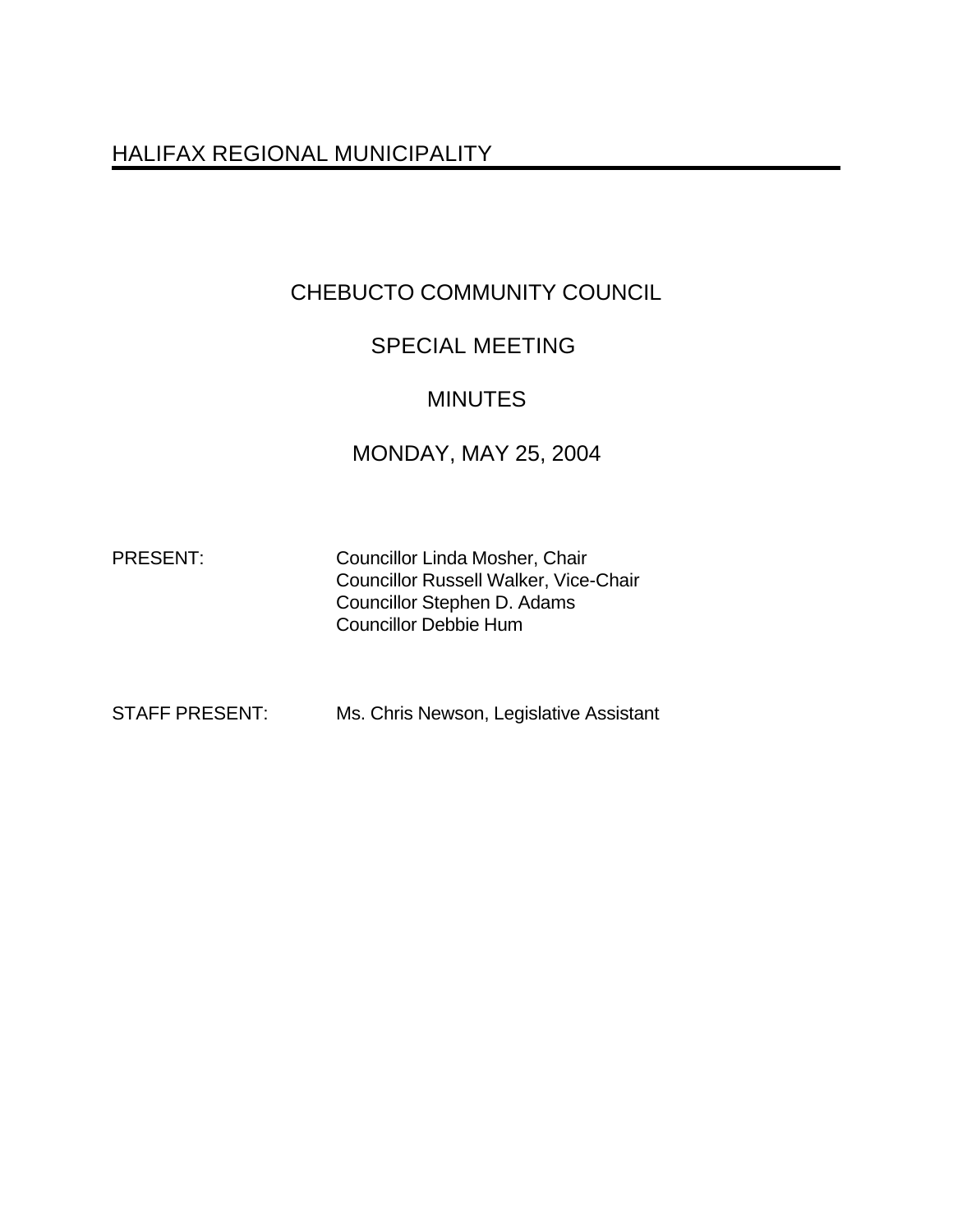## **TABLE OF CONTENTS**

| 2. CASE 00599 - REZONE LOTS 68 AND 69 FIELDSTONE STREET 3 |  |
|-----------------------------------------------------------|--|
|                                                           |  |